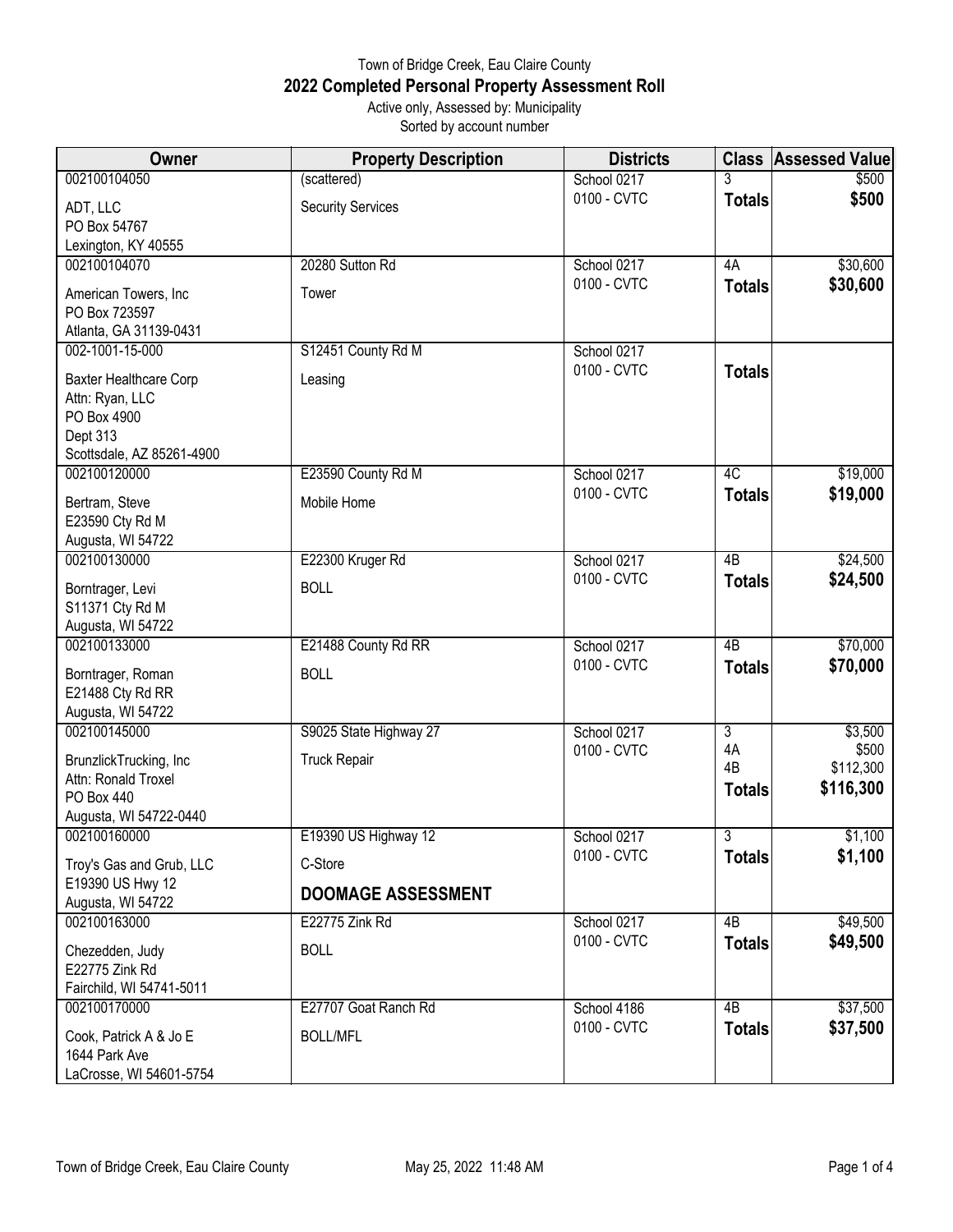| Owner                                             | <b>Property Description</b> | <b>Districts</b> |                | <b>Class Assessed Value</b> |
|---------------------------------------------------|-----------------------------|------------------|----------------|-----------------------------|
| 002100195000                                      | Kempton Rd                  | School 0217      | 4C             | \$55,000                    |
| Dickinsen, Brent                                  | Mobile Home                 | 0100 - CVTC      | <b>Totals</b>  | \$55,000                    |
| PO Box 49                                         |                             |                  |                |                             |
| Augusta, WI 54722                                 |                             |                  |                |                             |
| 002100201000                                      | E18940 US Highway 12        | School 0217      | $\overline{3}$ | \$1,400                     |
| Apex Insurance Group of WI, LLC                   | Insurance                   | 0100 - CVTC      | 4A             | \$200                       |
| 1400 Main St                                      |                             |                  | <b>Totals</b>  | \$1,600                     |
| Bloomer, WI 54724                                 |                             |                  |                |                             |
| 002100203000                                      | E29019 Rock Dam Rd          | School 4186      | 4B             | \$24,500                    |
| Dickson, Richard F Et Al                          | <b>BOLL/MFL</b>             | 0100 - CVTC      | <b>Totals</b>  | \$24,500                    |
| Attn: Richard Dickson                             |                             |                  |                |                             |
| 140 Wold Ct                                       |                             |                  |                |                             |
| Eau Claire, WI 54701                              |                             |                  |                |                             |
| 002100205000                                      | S8885 County Rd H           | School 4186      | 4C             | \$11,800                    |
| Meier, Joseph/Derler, Larry                       | Mobile Home on MFL          | 0100 - CVTC      | <b>Totals</b>  | \$11,800                    |
| PO Box 505                                        |                             |                  |                |                             |
| Silver Lake, WI 53170                             |                             |                  |                |                             |
| 002100207500                                      | (scattered)                 | School 0217      | $\overline{3}$ | \$4,200                     |
| DirecTV, LLC                                      | Satellite TV                | 0100 - CVTC      | <b>Totals</b>  | \$4,200                     |
| Attn: Kroll LLC                                   |                             |                  |                |                             |
| PO Box 2789                                       |                             |                  |                |                             |
| Addison, TX 75001                                 |                             |                  |                |                             |
| 002100208000                                      | (scattered)                 | School 0217      | 4A             | \$8,200                     |
| <b>DISH Network, LLC</b>                          | Satellite TV                | 0100 - CVTC      | <b>Totals</b>  | \$8,200                     |
| PO Box 6623                                       |                             |                  |                |                             |
| Englewood, CO 80155                               |                             |                  |                |                             |
| 002100220000                                      | (scattered)                 | School 0217      | 4A             | \$740,400                   |
| Flint Hills Resources Pine Bend, LLC, In Pipeline |                             | 0100 - CVTC      | <b>Totals</b>  | \$740,400                   |
| PO Box 3755                                       |                             |                  |                |                             |
| Wichita, KS 67201-3755                            |                             |                  |                |                             |
| 002100247000                                      | (scattered)                 | School 0217      | 3              | \$600                       |
| Grayhawk Leasing, LLC                             | Leasing                     | 0100 - CVTC      | <b>Totals</b>  | \$600                       |
| 1412 Main St Ste 1500                             |                             |                  |                |                             |
| Dallas, TX 75202                                  |                             |                  |                |                             |
| 002100248000                                      | S9025 State Highway 27      | School 0217      | $\overline{3}$ | \$4,100                     |
| GreatAmerica Financial Services Corp              | Leasing                     | 0100 - CVTC      | <b>Totals</b>  | \$4,100                     |
| 625 First St SE                                   |                             |                  |                |                             |
| Ste 800                                           |                             |                  |                |                             |
| Cedar Rapids, IA 52401                            |                             |                  |                |                             |
| 002100270000                                      | E24955 Channey Rd           | School 0217      | 4C             | \$1,000                     |
| Heintz, Melyssa                                   | Mobile Home                 | 0100 - CVTC      | <b>Totals</b>  | \$1,000                     |
| 12708 44th Ave                                    |                             |                  |                |                             |
| Chippewa Falls, WI 54729                          |                             |                  |                |                             |
| 002100273000                                      | S11055 County Rd M          | School 0217      | 4A             | \$2,300                     |
| Hi-Crush Augusta, LLC, Inc                        | Mining                      | 0100 - CVTC      | <b>Totals</b>  | \$2,300                     |
| 2777 Allen Pkwy Ste 600                           |                             |                  |                |                             |
| Houston, TX 77019                                 | <b>DOOMAGE ASSESSMENT</b>   |                  |                |                             |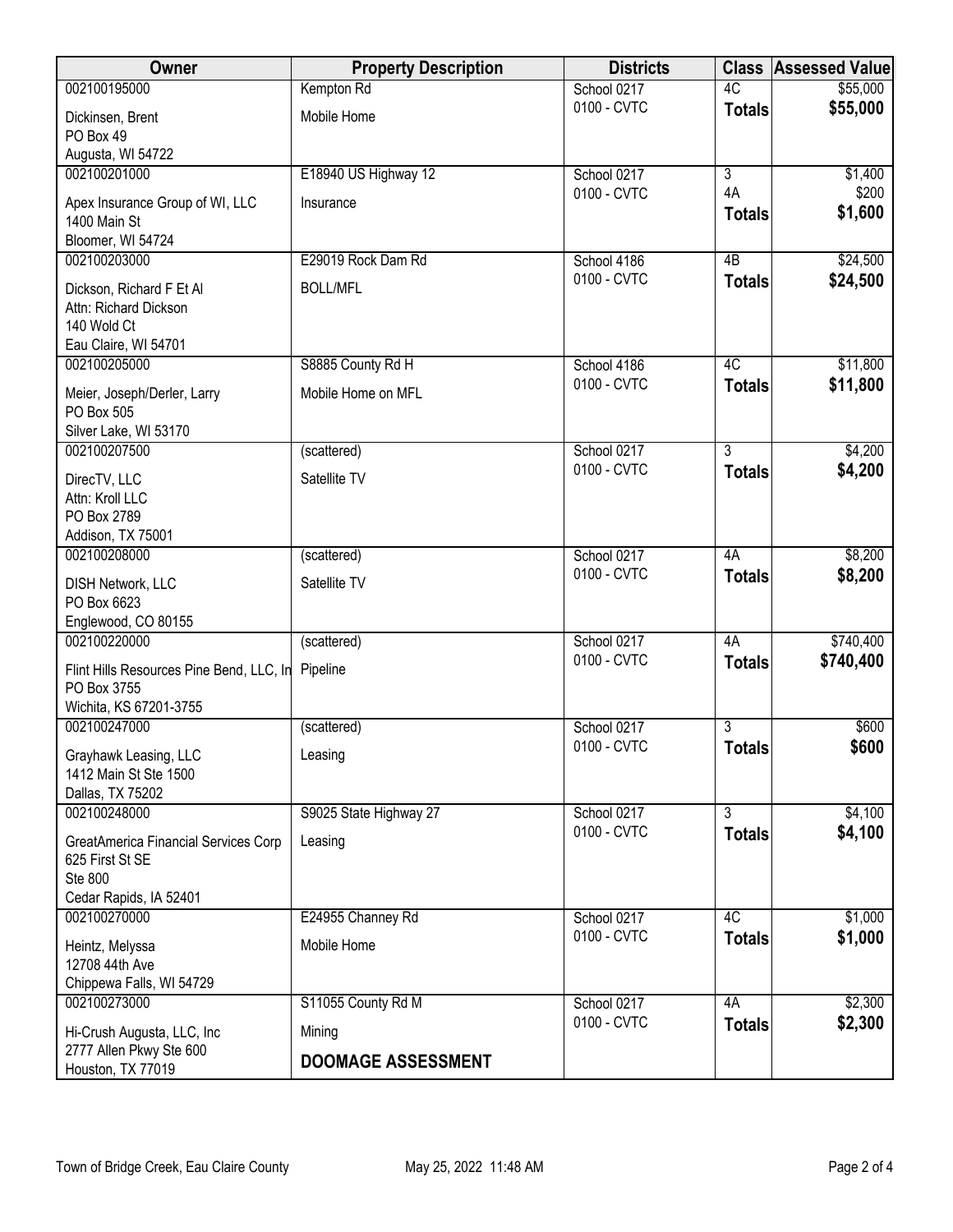| Owner                                                                                                | <b>Property Description</b>           | <b>Districts</b>           |                     | <b>Class Assessed Value</b> |
|------------------------------------------------------------------------------------------------------|---------------------------------------|----------------------------|---------------------|-----------------------------|
| 002100290000                                                                                         | E18240 County Rd R                    | School 0217                | 3                   | \$700                       |
| Randal J Dairy, LLC<br>Attn: Randall Hill<br>10 Platt St                                             | Dairy Processing                      | 0100 - CVTC                | <b>Totals</b>       | \$700                       |
| Eau Claire, WI 54703                                                                                 |                                       |                            |                     |                             |
| 002100320000<br>Le Barron, Mary<br>E19041 Faske Rd<br>Augusta, WI 54722                              | S7325 State Highway 27<br>Mobile Home | School 0217<br>0100 - CVTC | 4C<br><b>Totals</b> | \$15,100<br>\$15,100        |
| 002100325000                                                                                         | E19280 County Rd GG                   | School 0217                | 4C                  | \$43,400                    |
| Lecleir, Birdie<br>E19280 Cty Rd GG<br>Augusta, WI 54722                                             | Mobile Home                           | 0100 - CVTC                | <b>Totals</b>       | \$43,400                    |
| 002100328000                                                                                         | S6995 County Rd G                     | School 0217                | $\overline{AB}$     | \$58,100                    |
| Lee, Randall<br>406 Russell St<br>Augusta, WI 54722                                                  | <b>BOLL/MFL</b>                       | 0100 - CVTC                | <b>Totals</b>       | \$58,100                    |
| 002100330000                                                                                         | E21795 County Rd G                    | School 4186                | 4C                  | \$1,000                     |
| Mayer, Scott E<br>Attn: Scott E. Mayer<br>924 Hudson St<br>Augusta, WI 54722-9017                    | <b>BOLL/MFL</b>                       | 0100 - CVTC                | <b>Totals</b>       | \$1,000                     |
| 002100340000                                                                                         | E22045 Zink Rd                        | School 0217                | 4B                  | \$63,600                    |
| Mades, Daniel & Kathleen<br>4109 Kingsford Dr<br>Janesville, WI 53546                                | <b>BOLL/MFL</b>                       | 0100 - CVTC                | <b>Totals</b>       | \$63,600                    |
| 002100349000                                                                                         | S6604 State Rd 27                     | School 0217                | $\overline{3}$      | \$23,000                    |
| Mike's Buckhorn Bar & Campground<br>Attn: Peuse, Mike<br>S6630 State Rd 27<br>Augusta, WI 54722 5018 | Bar/Campground                        | 0100 - CVTC                | 4A<br><b>Totals</b> | \$500<br>\$23,500           |
| 002100380000                                                                                         | Kempton Rd                            | School 0217                | 4B                  | \$700                       |
| Paddock, Robert, Dale, John<br>S7011 Cty Rd B<br>Eau Claire, WI 54701                                | <b>BOLL/MFL</b>                       | 0100 - CVTC                | <b>Totals</b>       | \$700                       |
| 002100381000                                                                                         | S7725 County Rd H                     | School 4186                | 4B                  | \$101,600                   |
| Patrick Trust, Craig & Michele<br>493 Prairie Ln<br>Hudson, WI 54016 7570                            | <b>BOLL/MFL</b>                       | 0100 - CVTC                | <b>Totals</b>       | \$101,600                   |
| 002100410000                                                                                         | S10640 Stinson Rd                     | School 0217                | 4C                  | \$14,600                    |
| Reetz, Jr, Ewald<br>S10640 Stinson Rd<br>Augusta, WI 54722                                           | Mobile Home                           | 0100 - CVTC                | <b>Totals</b>       | \$14,600                    |
| 002100418000                                                                                         | E18241 Buse Rd                        | School 0217                | 4B                  | \$36,500                    |
| Scott, William R & Kathryn J<br>3320 Alf Ct<br>Eau Claire, WI 54701                                  | <b>BOLL/MFL</b>                       | 0100 - CVTC                | <b>Totals</b>       | \$36,500                    |